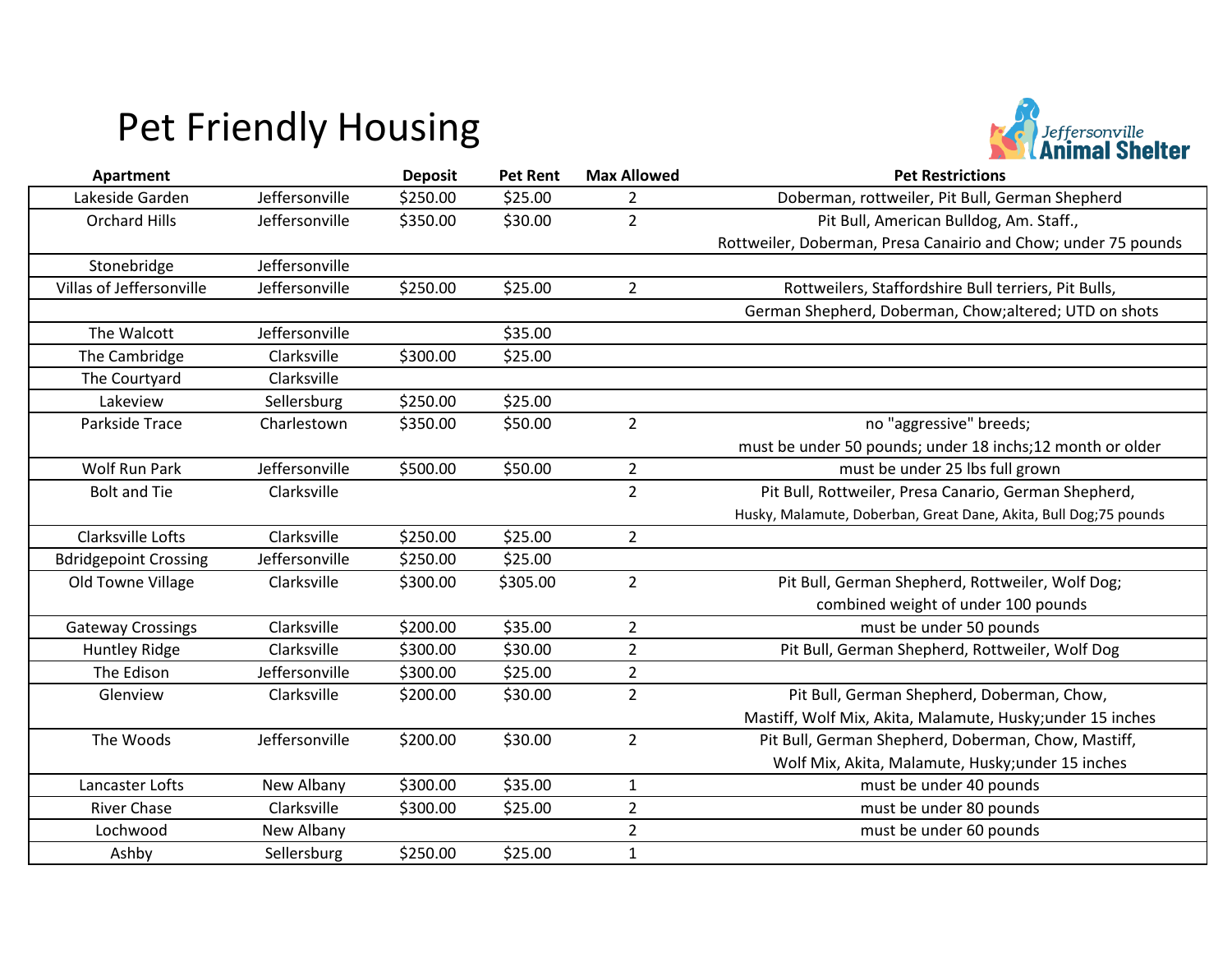| Townsquare                   | Clarksville    | \$200.00 |         |                                                                |
|------------------------------|----------------|----------|---------|----------------------------------------------------------------|
| Mayfair                      | Jeffersonville | \$200.00 | \$30.00 | Pit Bull, German Shepherd, Doberman, Chow, Mastiff,            |
|                              |                |          |         | Wolf Mix, Akita, Malamute, Husky; under 15 inches              |
| Townhomes of Oak Park        | Jeffersonville | \$200.00 | \$30.00 | Pit Bull, German Shepherd, Doberman, Chow, Mastiff,            |
|                              |                |          |         | Wolf Mix, Akita, Malamute, Husky; under 15 inches              |
| <b>Carrington Place</b>      | Jeffersonville | \$300.00 | \$50.00 |                                                                |
| Parkside                     | Jeffersonville | \$250.00 | \$20.00 |                                                                |
| Hidden Creek                 | Jeffersonville | \$300.00 | none    | must be under 25 lbs full grown                                |
| Renaissance Park             | Charlestown    | \$300.00 | \$25.00 | must be under 30 lbs full grown                                |
| <b>Spring Street Commons</b> | Jeffersonville | \$300.00 | \$25.00 | no "aggressive" breeds; must be under 30 pounds                |
| Autumn Ridge                 | Jeffersonville | \$250.00 | \$35.00 | American Pit Bull Terrier, Staffordshire Terrier,              |
|                              |                |          |         | Bully, Bull Terrier, Presa Canario, Wolf Dog, Rottweiler, Chow |
| <b>Beech Grove</b>           | Jeffersonville | \$125.00 | \$25.00 | no "aggressive" breeds; must be under 40 pounds                |
| Lighthouse                   | Jeffersonville | 300-500  | \$50.00 |                                                                |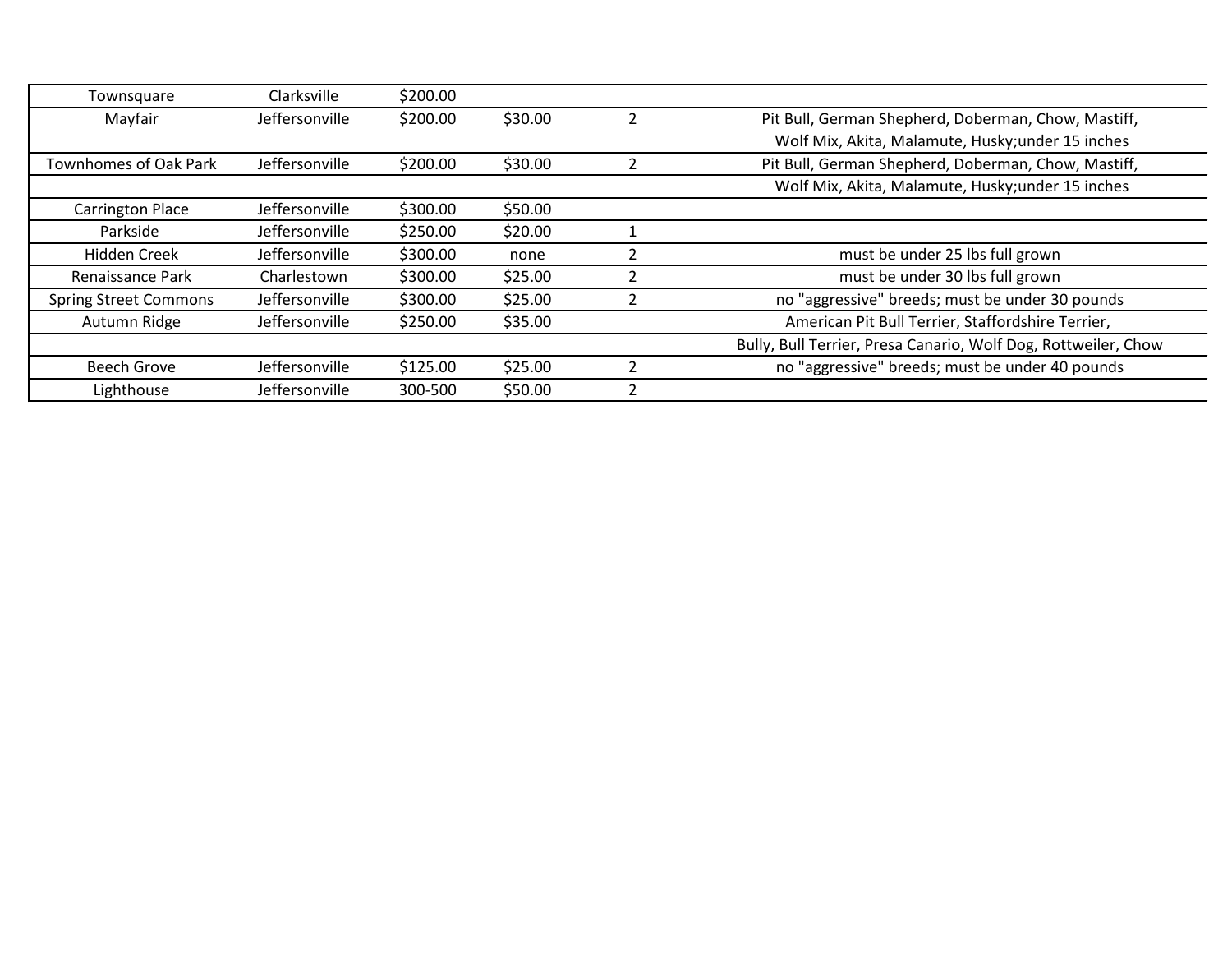